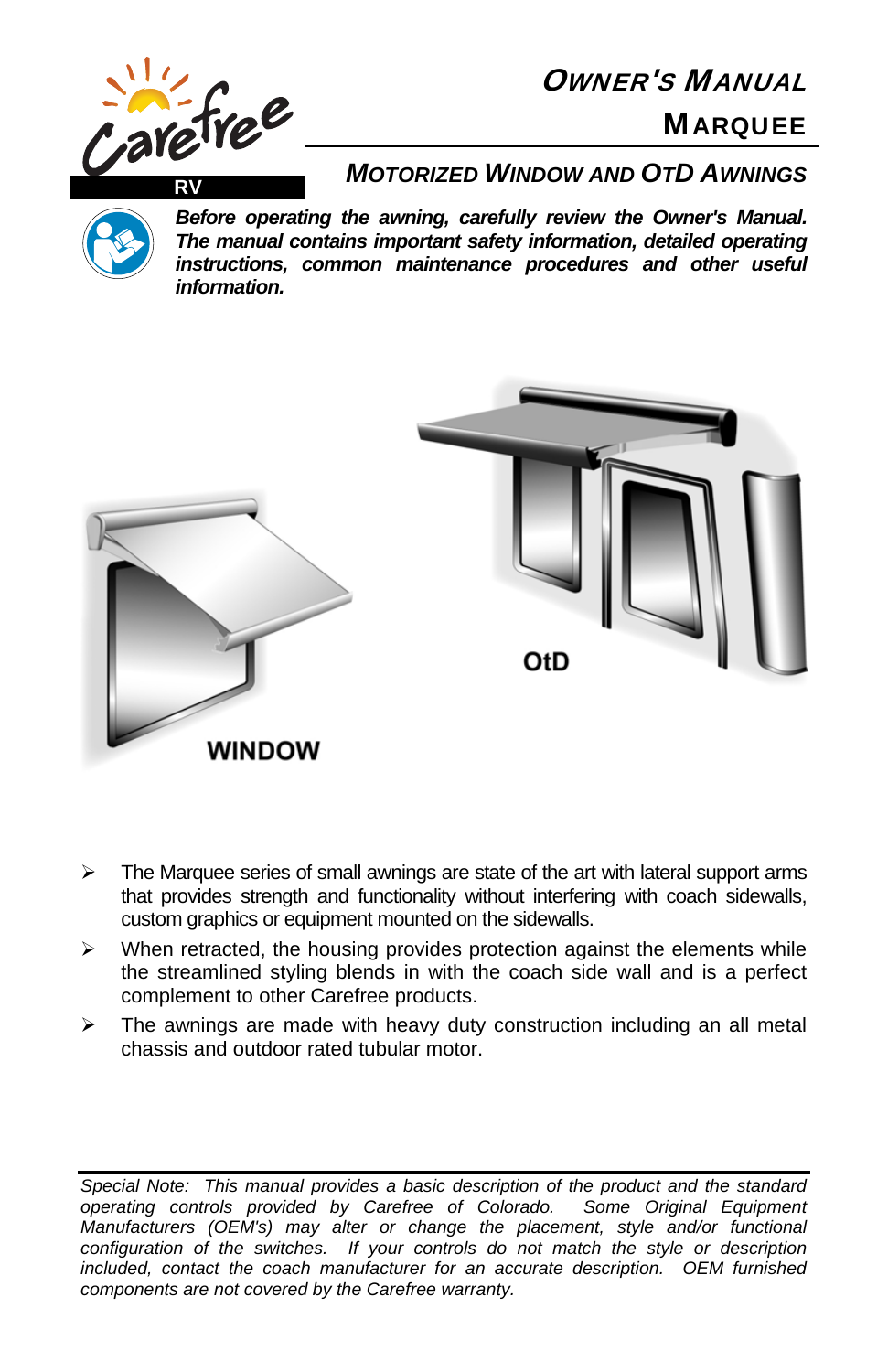WARNING **This product can expose you to chemicals including Di-isodecyl phthalate (DIDP), Vinyl Chloride and Formaldehyde, which are known to the state of California to cause cancer or birth defects or other reproductive harm. For more information visit www.P65warnings.ca.gov** 



WARNING **Risk of fire. Keep all sources of heat and**  flame away from the awning canopy. Fabric is NOT fireproof.

NOTICE **Awnings are designed to provide shade and protection from the sun. The effects of wind and rain on an awning are unpredictable and can cause severe damage to the awning and/or the vehicle. If wind or extended periods of rain are expected, roll up the awning.**

NOTICE **It is recommended that if leaving the RV unattended for a length of time, retract the awning to avoid unexpected weather conditions.** 

**OPERATION** 

*To Operate the Awning:* 

 Press and hold the Patio Switch until the awning is in the desired position then release the switch.



## MANUAL OVERRIDE

If power to the vehicle is not available, the awning can be safely retracted using the manual override located on the idler (right) end of the case.

**NOTE**: This procedure cannot be used to extend the awning.

- 1. Remove the plug from the right end cap and save.
- 2. Insert a 3/8" socket drive extension and handle into the square drive hole inside the end cap.
- 3. Turn the handle counterclockwise until the awning is retracted.



NOTICE **After closing the awning with the manual override, the lead rail may move out from the case 1/4" -1/2". This is normal and the awning is secure for travel until power is restored or repairs are completed. Do not attempt to force the lead rail in with the override, serious damage can occur to the awning.**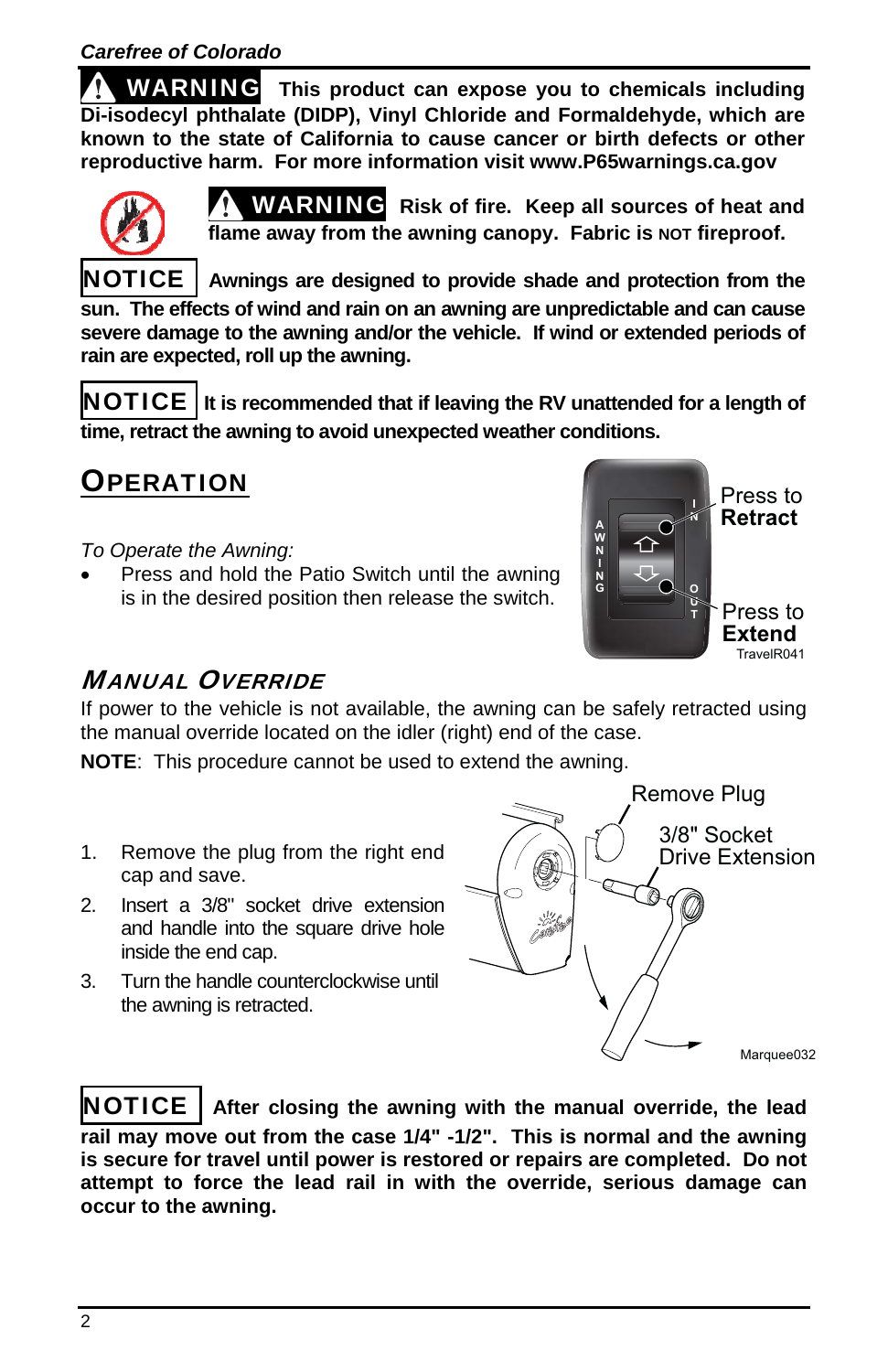## AWNING CARE

Maintaining a Carefree Awning is easy. Just follow these basic steps:

- Always operate the awning according to the instructions.
- Periodically check that the fasteners are tight. Tighten if necessary.
- Keep the awning fabric and arms clean.

## FABRIC CARE

### NOTICE **Do not use oil based cleaners or any caustic, granulated, or abrasive type cleaners on your Carefree product.**

- 1. One of the best ways to keep the fabric looking good and to delay the need for deep or vigorous cleanings is to hose fabrics off on a monthly basis with clear water. This practice will help prevent dirt from becoming deeply imbedded in the fabric. In most environments, a thorough cleaning will be needed every two to three years.
- 2. When it's time for a thorough cleaning, the fabric can be cleaned while still on the awning frame. Use a stiff brush and warm water with soap.
- 3. When cleaning the fabric, it is important to observe the following:
	- Always use a natural soap, never detergent.
	- Water should be cold to lukewarm, never more than 100°F.
	- Air-dry only. Never apply heat to the fabric.
	- Always allow the fabric to dry thoroughly before retracting the awning.

#### POOLING

When water collects on the top of the fabric, this is known as "pooling". This can occur during inclement weather or if a running air conditioner discharges over the awning. It is recommended that if water accumulates on the top; retract the awning in steps (8"-12") to dump the water. This will help prevent the fabric from stretching.

#### LEAKING

On vinyl canopies, side hems and poly cords are stitched in with a sewing machine. On occasion, this stitching may allow water to seep or leak through the stitches. This is normal and not a defect covered by warranty. Treat the seams with a quality seam sealer.

## ARM NOISE

After a period of use, the arm knuckle joints may slide together slightly making a squeaking or squealing noise; this is normal and not a reason for concern. To reduce the sound, apply a few drops of multi-purpose oil (3-IN-1<sup>® 1</sup> or equivalent) on the knuckle joint seams. Operate the awning and repeat 3-4 times to allow the oil to penetrate into the joint.



 $\overline{a}$ 1 3-IN-1<sup>®</sup> is a registered trademark of the WD-40 company.